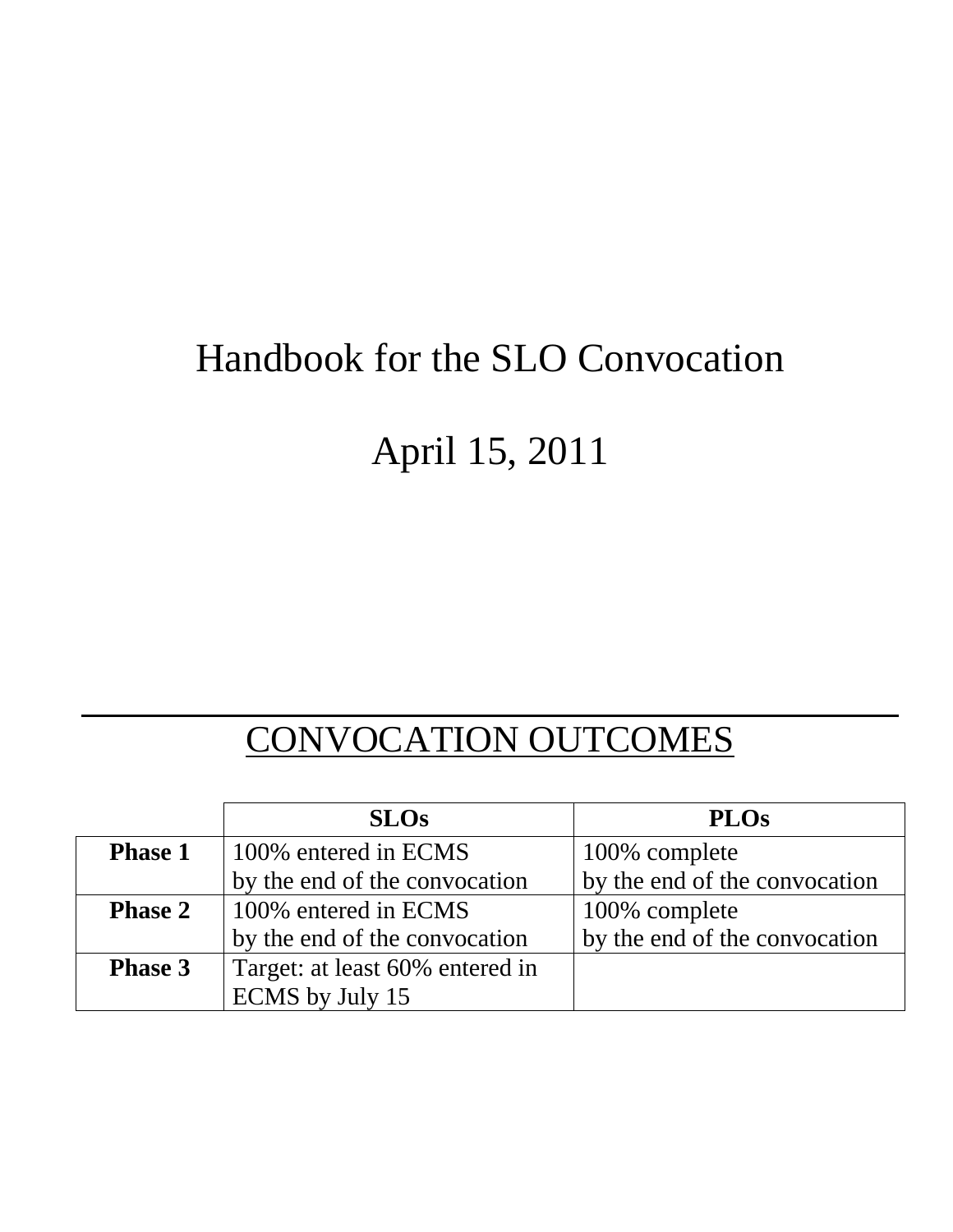### **How to determine "Where You Are" and what to do next during the SLO Convocation**

Different departments/programs are currently at different stages in the SLO process, ranging from the writing of course-level SLOs to the assessment of PLOs. The following are a few tips to help you determine your program's progress with respect to the SLO process, to further navigate each stage, and to maximize the efficiency of your work during this year's (April 15) SLO convocation. We recommend that you proceed through each step in order.

#### 1. **PLO Phase One:**

PLOs (Program Level Outcomes) are statements that identify the broader outcomes for your program (i.e. what students will be able to *do* after having worked with your program). At this point all certificate and degree programs have written and submitted PLO statements. Many instructional departments have also submitted PLO statements. If your PLO statements are not yet written, or if you would like to change/revise your PLO statements, be sure to do so by the end of the convocation. A form for writing and submitting PLO statements can be found at http://deanza.edu/slo

#### 2. **PLO Phase Two:**

The PLOAC (Program Level Outcome Assessment Cycle) involves applying the 3-phase assessment process to your PLOs. Because of the broader nature of this work, it is not expected that you will have completed the PLOAC process this year. It *is*, however, expected that you will have mapped each PLO statement to a relevant ICC (Institutional Core Competency) at De Anza College, and *planned* an assessment for each PLO to be completed by the end of the 2013- 14 academic year.

When mapping your PLOs to the ICCs, you may want to spend some time discussing the following in your group:

- What are the *specific* ways in which our program contributes to the broader aims of the institution?
- What is the distinctive role that we play in the De Anza campus community? Is there something that we bring to the institution that is *unique* to our program?
- Note that it is *not* necessary for your program to be mapped to *all* of the ICCs. Focus on those ICCs which are most clearly reflected in your work.

When planning your PLO assessments, you may want to spend some time discussing the following in your group:

• How do we *know* if we're meeting the aims that we have set out for ourselves?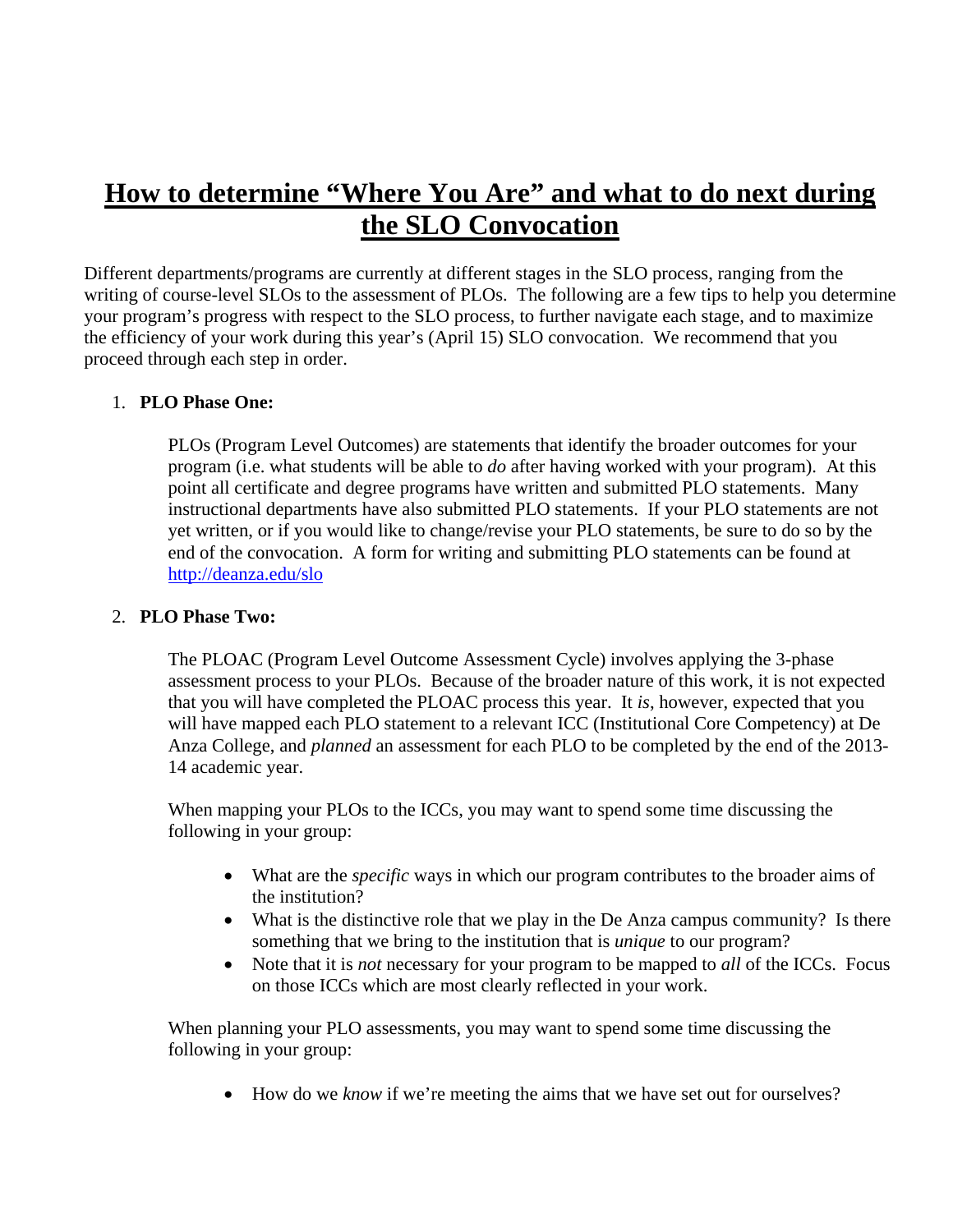How will our assessments *show* that we help our students to meet one or more of De Anza's broader ICCs?

The forms for mapping PLOs to the ICCs, and for planning your PLO assessments, can be found at http://deanza.edu/slo (NOTE: You only need to complete the 2 leftmost columns of the mapping form at this time)

All forms mentioned in the above steps should be submitted to outcomes@deanza.edu by 3:00 P.M. on April 15.

**A strategic note on steps 1&2:** Some academic departments offer multiple certificates and degrees, each of which might be said to constitute an independent 'program'. In these sorts of cases, it is up to the discretion of the individual department to determine whether each certificate will have its own set of PLOs and assessments or not. Remember, a key aim of our work is to make our assessment process *meaningful, reasonable, and systematic*. If grouping several certificates and degrees under a common set of PLOs and assessments will better enable your department to complete this work, this may be a good strategy to pursue.

#### 3. **SLO Phase One:**

The most fundamental step in the SLOAC (Student Learning Outcome Assessment Cycle) process involves writing course-level SLOs (Student Learning Outcomes). It is expected that 100% of course-level SLOs will be written by the end of the convocation day. If you still have courses without SLOs, be sure to write them today. If you would like some guidance on writing high-quality SLO statements, you may want to review the guide found at http://deanza.edu/slo/

#### 4. **SLO Phase Two:**

The second phase in the SLOAC process involves planning an assessment for the outcome statements you have written. There are many effective tools for SLO assessment, including embedded assessment (using data gathered from assignments that are already a part of your courses), student portfolios, and capstone projects. The guide linked above can provide assistance in determining which assessment methods will best work for you.

While some courses may be impossible to assess because of logistical issues (the course will not be offered this year, etc.), it is at the very least possible to *plan* assessments for these courses. By the end of the convocation, you should be able to complete phases 1 and 2 for 100% of course-level SLOs this year.

#### 5. **SLO Phase Three:**

In the final phase of the SLOAC process, you will *reflect* upon your assessment in a discussion with your colleagues, and on the basis of this reflection plan an *enhancement* to your course to better meet the stated outcome (or, in some cases, revise the SLO statement or assessment method instead). It is crucial to the SLO process that your reflection be based in the dialogue that you have with your colleagues.